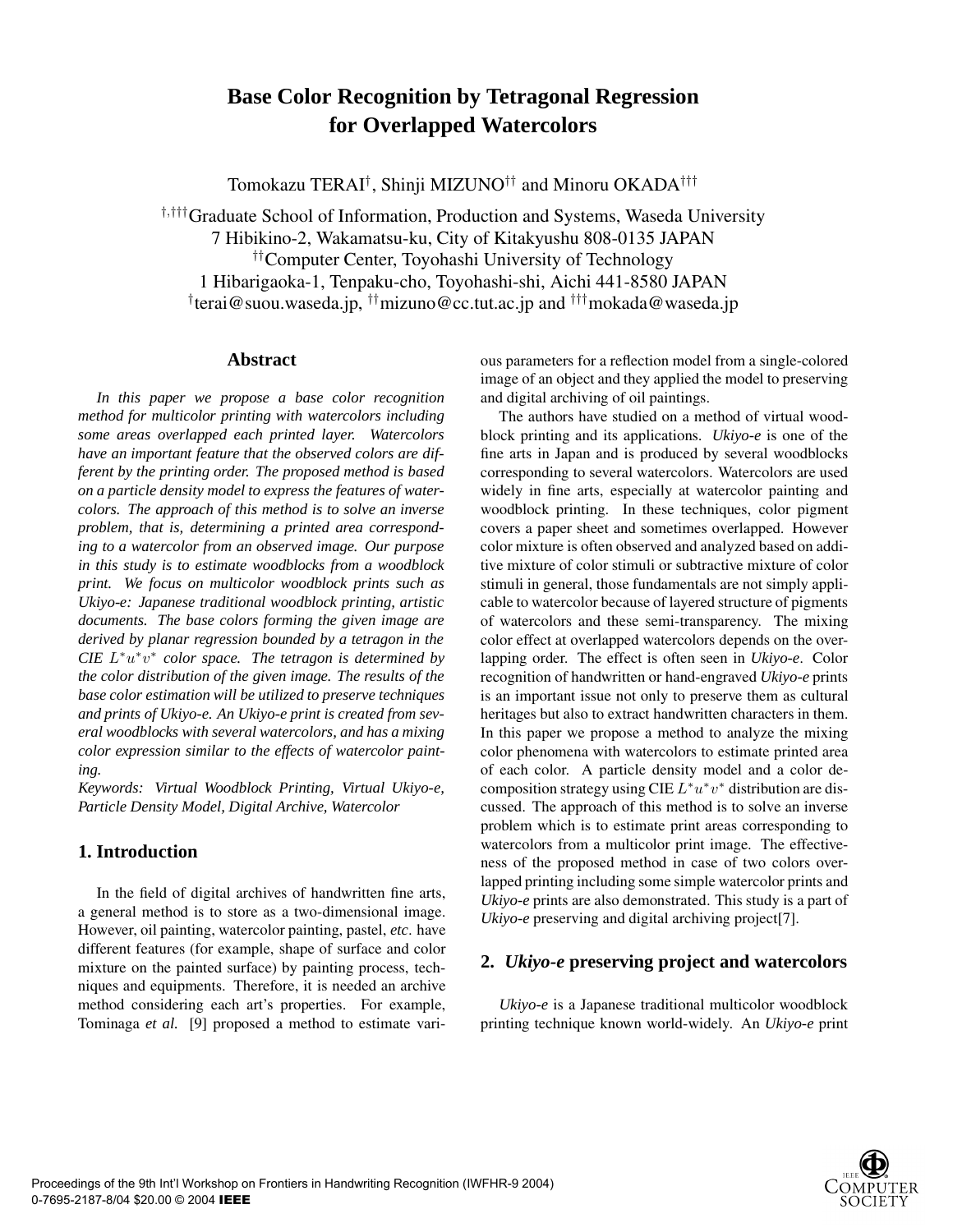

**Figure 1. Particle density model**

is produced by three processes, drawing by *E-shi*; a painter or a designer, woodblocks engraving by *Hori-shi*; an engraving technician and printing by *Suri-shi*; a printing technician. The authors have studied on a *Ukiyo-e* preserving project [7] which is one of important cultural heritages based on virtual woodblock printing [6]. The main feature of the project is to preserve not only a print image but also virtual woodblocks, so that it is an important issue to estimate woodblocks from existing *Ukiyo-e* prints. The virtual woodblock printing system has an intermediate description of color layers, virtual woodblocks. The virtual woodblock printing system accepts a color image to input and process each color layer[4][5]. If the color information of an existing *Ukiyo-e* print is provided, the system can re-produce copies of an *Ukiyo-e* print which have the printing properties. If real woodblocks are generated by an NC (numerical controlled)-machine, a real *Ukiyo-e* print can also be re-produced with them.

#### **3. Color mixing by particle density model**

For expressing color mixing effects, a color mixing model of watercolors called *particle density model* is introduced. Therefore the model is described by a linear approximate formula, it is easy to apply the model to analyze an image as an inverse problem. We propose the model for estimating each region of printed color for a watercolor from a color image of a watercolor print. As related studies, Curtis *et al.* [1] and Saito *et al.* [8] have proposed the methods of synthesizing a real watercolor paint image based on the Kubelka-Munk model[3], it depends on thickness of a paint layer. However, therefore the Kubelka-Munk model is nonlinear the model is very difficult to apply to solve an inverse problem.

As illustrated in Figure 1, we assume that a watercolor pigment is composed of opaque particles, and is distributed in a medium which is transparent and colorless. Therefore, the mixed color is observed as an average color mixture similar to pointillistic painting.

#### **3.1. Particle density model**

When watercolors have been printed in  $n$  times overlapping on a paper sheet (Figure 1), the observed color through from  $i$ -th layer  $C_i$  is described by the following formula:

$$
\boldsymbol{C}_{i} = \begin{cases} \rho_{i} \boldsymbol{T}_{i} + (1 - \rho_{i}) \boldsymbol{C}_{i-1} & (0 < i \leq n) \\ \boldsymbol{S} & (i = 0) \end{cases} \tag{1}
$$

 $C_i$ : observed color through *i*-th layer

- $T_i$ : pigment color of *i*-th layer
- $\rho_i$  : particle density of *i*-th layer
- *S* : paper color

where  $C_i$ ,  $T_i$  and  $S$  are color vectors in the CIE  $L^*u^*v^*$  color space.

#### **3.2. Features of two watercolors overlapped**

Figure 2(a) shows a situation of overlapped printing with two kinds of watercolors which are A (pigment color:  $T_A$ , particle density:  $\rho_A$ ) and B (pigment color:  $T_B$ , particle density:  $\rho_B$ ) on a paper sheet (color: *S*). Its printed order is  $A \rightarrow B$  meaning A first and B second. We can observe basically four colors;  $C_A$ ,  $C_B$ ,  $S$  and  $C_{BA}$  in it.

#### **Coplanar points in color space:**

Based on the particle density model, the colors of the situation are described as:

$$
C_0 = S \tag{2}
$$

$$
C_A = \rho_A T_A + (1 - \rho_A)S = \rho_A a + S
$$
 (3)

$$
C_{B} = \rho_{B}T_{B} + (1 - \rho_{B})S = \rho_{B}b + S
$$
 (4)

$$
C_{BA} = \rho_B T_B + (1 - \rho_B) C_A
$$

$$
= \rho_{A}(1-\rho_{B})\boldsymbol{a} + \rho_{B}\boldsymbol{b} + \boldsymbol{S}.
$$
 (5)

where *a* and *b* are two vectors originated from  $S: T_A - S$ and  $T_B - S$ . A plane can be described by the equation:

$$
\boldsymbol{n} \cdot \boldsymbol{x} - d = 0 \tag{6}
$$

where,  $n, d$  and  $x$  are a normal vector, a constant and an arbitrary point on the plane, respectively. The normalized normal vector *n* is formed by the vector product of *a* and *b*, and normalization:

$$
n = \frac{a \times b}{|a \times b|}.\tag{7}
$$

 $d$  can be calculated by substituting  $S$  into equation (6):

$$
d = \mathbf{n} \cdot \mathbf{S} \tag{8}
$$

Substituting the equations (7) and (8) into the equation (6), we get the plane equation,

$$
\frac{a \times b}{|a \times b|} \cdot (x - S) = 0.
$$
 (9)

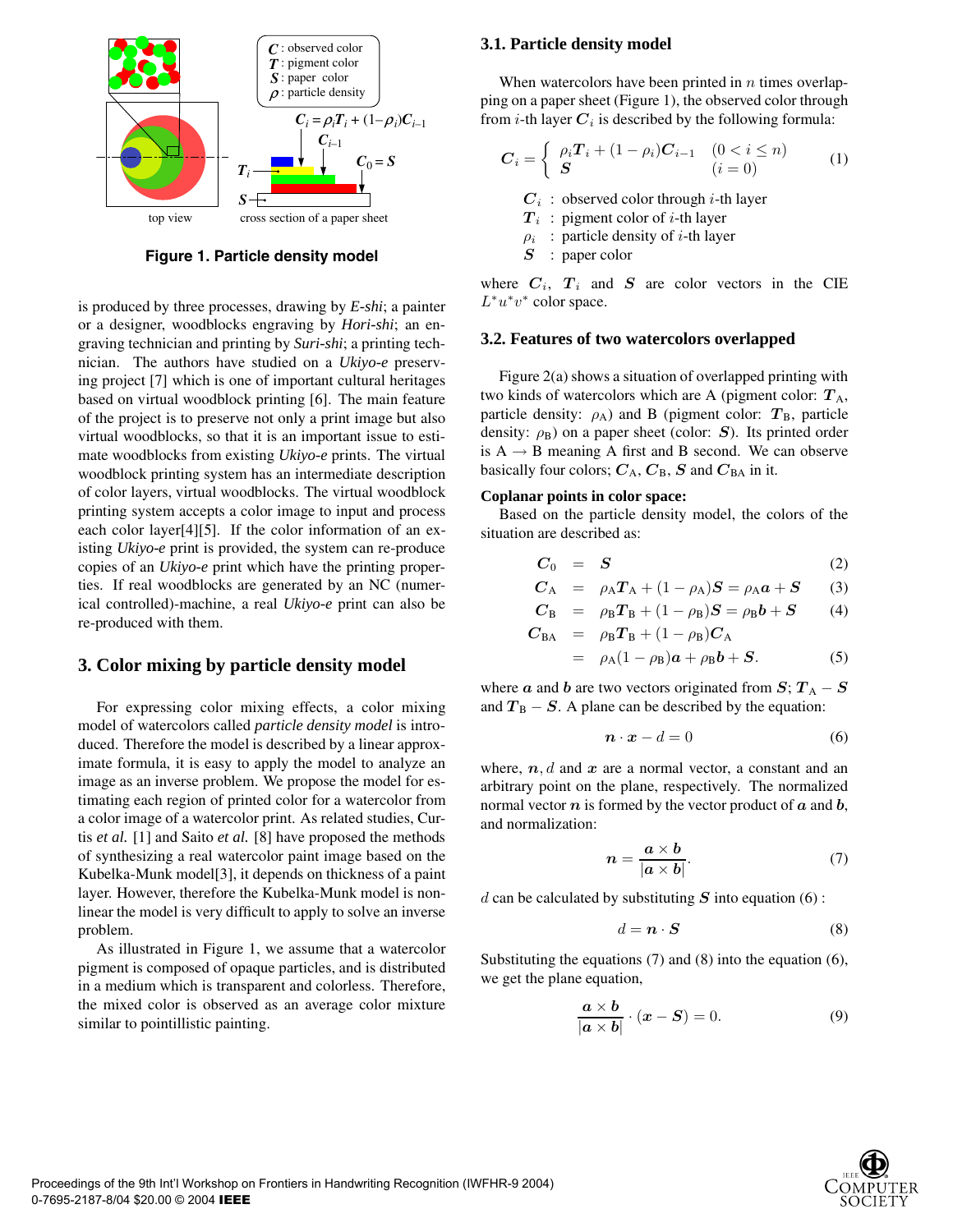

**Figure 2. The features of two overlapped watercolors based on particle density model**

Of course  $C_A$ ,  $C_B$  and  $C_{BA}$  in equations (3), (4) and (5) satisfy (9), and  $S, T_A, T_B, C_A, C_B$  and  $C_{BA}$  are coplanar points. These colors form a shape of tetragon in the CIE  $L^*u^*v^*$  color space (Figure 2(b)).

An actual image which is two overlapped watercolors has threshold in the color space. Therefore, we estimate the tetragon using planar regression from the color distribution. Where, we map all pixels from a given image to CIE  $L^*u^*v^*$  color space. A color corresponding to a pixel in a given image is described as the three-component vector:

$$
x = (L, u, v)^t \tag{10}
$$

where *x* is a column vector, and t means transposition.

A vector *m* which is the mean of *x* and a variancecovariance matrix *R* are described as follows:

$$
\boldsymbol{m} = \mathbf{E}[\boldsymbol{x}] = (\overline{L}, \overline{u}, \overline{v}) \tag{11}
$$

$$
R = E\left[ (x - m)(x - m)^t \right] \tag{12}
$$

$$
= \begin{pmatrix} R_{11} & R_{12} & R_{13} \\ R_{21} & R_{22} & R_{23} \\ R_{31} & R_{32} & R_{33} \end{pmatrix}
$$
 (13)

 $v$  is an explaining variable,  $L$  and  $u$  are dependent variables. Where, expressing the equation (6) as explicit form:

$$
v = \alpha L + \beta u + \gamma. \tag{14}
$$

Using equation (13),  $\alpha$  and  $\beta$  are determined from simultaneous equation,

$$
\left(\begin{array}{cc} R_{11} & R_{12} \\ R_{21} & R_{22} \end{array}\right) \left(\begin{array}{c} \alpha \\ \beta \end{array}\right) = \left(\begin{array}{c} R_{13} \\ R_{23} \end{array}\right) \tag{15}
$$

and  $\gamma$  is determined as follows:

$$
\gamma = \overline{v} - \alpha \overline{L} - \beta \overline{u}.
$$
 (16)

Thus,  $n$  and  $d$  in equation (6) is expressed as follows,

$$
\boldsymbol{n} = (\alpha, \beta, -1) \tag{17}
$$

$$
d = -\gamma. \tag{18}
$$

#### **4. Procedure of color decomposition**

The decomposition for a two-color problem is based on a tetragon approximation based on the particle density model. The procedure consists of the following two steps; (a) derivation of an approximate tetragon, and (b) estimation of each color layer from a given overlapped printing image.

#### **4.1. Determination of an approximate tetragon**

In order to determine an approximate tetragon in the CIE  $L^*u^*v^*$  color space from an actual image, the following procedure is used:

- (1) Estimation of a plane corresponding to equation (6) by multiple regression in a distribution of a given actual image.
- (2) Projection of all of plotted points to the estimated plane.
- (3) Determination of a two-dimensional convex hull on the estimated plane from all projected points.
- (4) Determination of the point of paper color *S* as the most nearest point to the point  $(L^*, u^*, v^*) = (100, 0, 0),$ *i.e.* white (Figure 2(c)).
- (5) Determination of an inscribed and maximum area triangle which has a vertex of *S*, included in the convex hull (Figure  $2(c)$ ).
- (6) Determination of a mixed point of the maximum distance point  $C_{\text{mix}}$  from a line which consists of two vertices which is not a vertex of paper color of the triangle and is included in the convex hull (Figure  $2(c)$ ).
- (7) Adding the fourth vertex at the opposite side and forming a tetragon (Figure 2(c)).

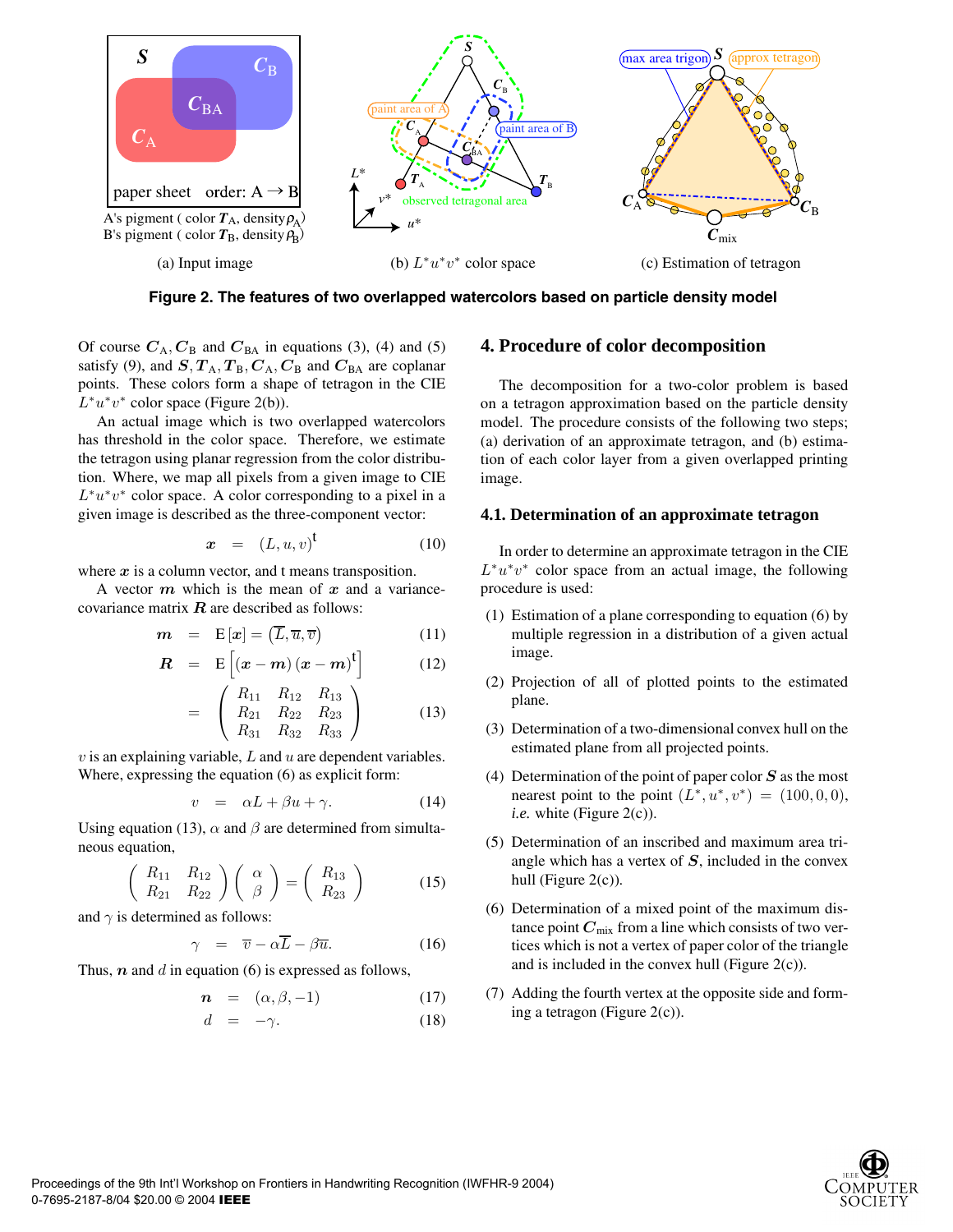





**Figure 3. Extraction shape**

#### **4.2. Extraction of each printed area**

In order to estimate each mono-color printed area, we extract two kinds of three-dimensional area corresponding to each watercolor in CIE  $L^*u^*v^*$  color space. Considering an actual printing density is not even, we extract the threedimensional area by determining threshold of an approximate tetragon by the three parameters  $d_A, d_B, r_S$  in Figure 3. These parameters are defined as that  $r_A$ ,  $d_B$  are related to an extracting area,  $r<sub>S</sub>$  is related to not extracting area.

### **5. Experiment**

#### **5.1. Two colors overlapped painting sample**

As a simple experiment, we applied the method to actual sample images ( $512 \times 265$ pixels) which are overlapped printing with two kinds of watercolors. Figure 5(a) shows the an actual image which is painted with a roller to make its printed layer thickness as even as possible. Figure 4(a) and (b) show its distribution that the color vectors for all pixels of the image is plotted. The shape of the distribution is similar to a tetragon based on our model. Therefore, in a twocolor case, we can estimate each color layer from an actual



**Figure 5. Results of experiments**



**Figure 6. Tetragon estimation problem**

image using the method. Figure  $4(c)$ , (d) and (e) show actual determining process views corresponding to steps (3), (5) and (7) in the tetragon determination process in section 4.1, respectively. The white line in these figure is the determined polygon. In this experiment, we select two out of five watercolors (Red, Yellow, Green, Blue and Black), and the number of total sample is  $2 \cdot {}_{5}C_2 = 20$ . The upper row of Figure 5 shows three sample images, the middle and lower rows show decomposed results which is rendered as monocolor. The portion of black is a kind of watercolor printing area. By these samples, two experiments are achieved:

(a) The parameters in Figure 3 are determined by maximizing success rate and fixed over the samples.

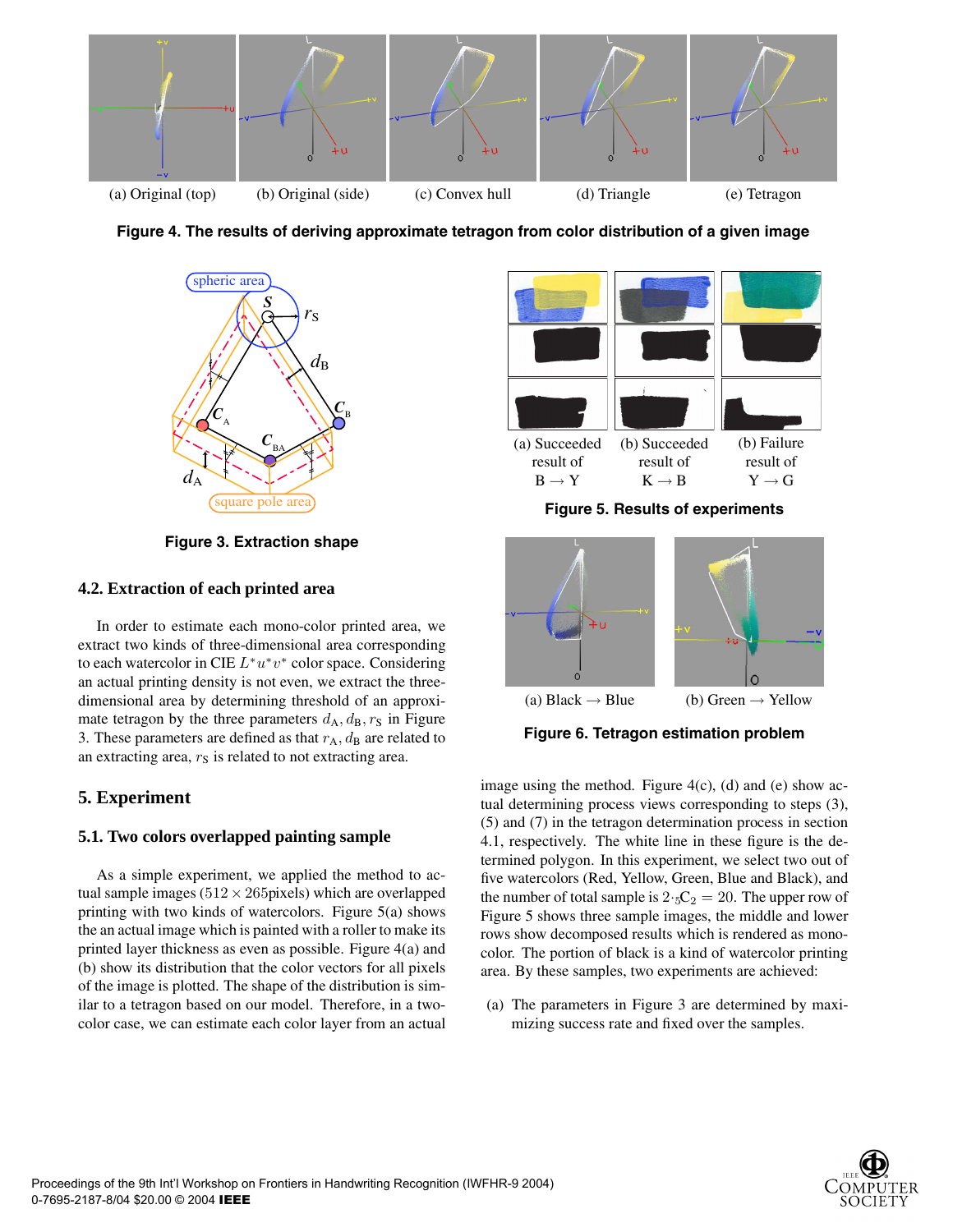

(a) The original *Ukiyo-e* (b) u∗v∗side view (c) L∗v∗side view









(d) ROI of the original image

(e) Extracted area for *Enji*, red

(f) Extracted area for *Sumi*, black

(g) Re-produced image



(b) The parameters in the procedure are determined variably by providing a best result individually.

In the experiments (a) and (b), the success rates are  $11/20$ and 19/20, respectively.

In Figure 5, (a) and (b) are succeeded samples. The reasons for failure results as in (c) are that the vertices of a derived convex hull catch noises which are isolated points (Figure 6(a)), and it is a wrong strategy which is maximum area for calculating an inscribed triangle within a calculated convex hull (Figure 6(b)). Where these result images are reduced in noise by mathematical morphology operations.

### **5.2.** *Ukiyo-e* **sample**

Figure 7 shows experiments of applying our method to a portion of *Ukiyo-e* (Figure 7(a)) "Firefly viewers"[2] by *CHOBUNSAI Eishi*. ROI of 119  $\times$  193 pixels, approximate 300[dpi] for the experiment. Figure 7(d) indicates a portion of cloth of a lady which is overlapped by *Enji*, red and *Sumi*, black. Figure 7 (b) and (c) indicate its color distribution with the approximate tetragon in the CIE  $L^*u^*v^*$  color space. Figure 7(e) and (f) are the results from the given image with *Enji* and *Sumi*, respectively. By these results, we

can synthesize an *Ukiyo-e* image with the equation (1) by CG rendering as shown in Figure  $7(g)$ . However, we are not satisfied these results because of two reasons. One is that the proposed method is not enough, especially in deriving process in 4 and the utilized color space. The other is that the *Ukiyo-e* we utilized is from a book copy instead of real products. The first issue should be achieved as one of the future works. As another results, Figure 8 shows experiments of applying our method to a portion of *Ukiyo-e* (Figure8(a)) "Collection of Contemporary Popular Beauties"[10] by *KITAGAWA Utamaro*. ROI of  $147 \times 285$ pixels, approximate 300[dpi]. Figure 8(d) indicates a portion of the title and the signature characters which is overlapped by *Yuou*, yellow and *Sumi*, black. The extracted results in Figure 7(e) and (f) indicate the proposed method is not satisfied in a case that one of overlapped color is black. A portion of extracted results for *Yuou*, yellow covered *Sumi*, black is failed.

## **6. Conclusion**

In this paper we proposed a color decomposition method for watercolors using an approximate tetragon based on a